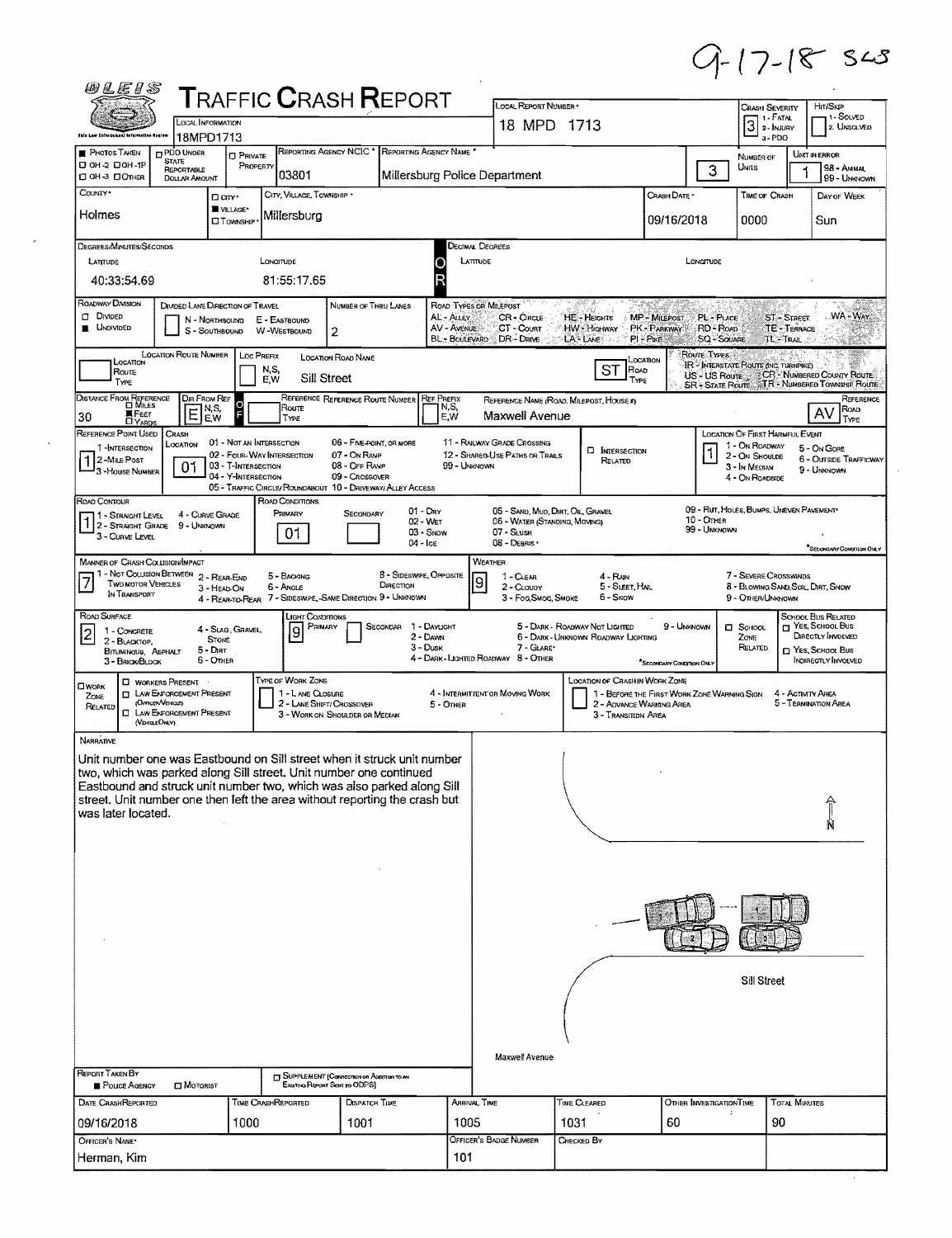| 0LE1S                                                                 |                                                                | <b>NIT</b>                                                                         |                            |                                                                                 |                                                                                               |                                                                                                                                              |                                                        |                                                                                    |                                       |                |                                                              |                                                                             |                                                                                                                             |  |  |  |
|-----------------------------------------------------------------------|----------------------------------------------------------------|------------------------------------------------------------------------------------|----------------------------|---------------------------------------------------------------------------------|-----------------------------------------------------------------------------------------------|----------------------------------------------------------------------------------------------------------------------------------------------|--------------------------------------------------------|------------------------------------------------------------------------------------|---------------------------------------|----------------|--------------------------------------------------------------|-----------------------------------------------------------------------------|-----------------------------------------------------------------------------------------------------------------------------|--|--|--|
|                                                                       |                                                                |                                                                                    |                            |                                                                                 |                                                                                               |                                                                                                                                              |                                                        |                                                                                    |                                       |                | LOCAL REPORT NUMBER                                          | 18 MPD 1713                                                                 |                                                                                                                             |  |  |  |
|                                                                       |                                                                |                                                                                    |                            | OWNER NAME: LAST, FIRST, MIDDLE ( C SAME AS DRIVER )                            |                                                                                               |                                                                                                                                              |                                                        |                                                                                    | OWNER PHONE NUMBER                    |                |                                                              |                                                                             | DAMAGE AREA                                                                                                                 |  |  |  |
| UNIT NUMBER                                                           | Fry, Donald, R                                                 |                                                                                    |                            |                                                                                 |                                                                                               |                                                                                                                                              |                                                        |                                                                                    | 330-600-4646                          |                |                                                              | DAMAGE SCALE                                                                | FRONT                                                                                                                       |  |  |  |
| OWNER ADDRESS: CITY, STATE, ZIP                                       |                                                                |                                                                                    | <b>CISAME AS DRIVER</b> )  |                                                                                 |                                                                                               |                                                                                                                                              |                                                        |                                                                                    |                                       |                |                                                              | $\vert$ 3                                                                   | п                                                                                                                           |  |  |  |
|                                                                       | 510 Sill Street Apt 109, Millersburg, OH, 44654                |                                                                                    |                            |                                                                                 |                                                                                               |                                                                                                                                              |                                                        |                                                                                    |                                       |                |                                                              | 1 None                                                                      | О                                                                                                                           |  |  |  |
| LP STATE LICENSE PLATE NUMBER                                         |                                                                |                                                                                    |                            |                                                                                 |                                                                                               | Vehicle Identification Number                                                                                                                |                                                        |                                                                                    |                                       |                | # Occupants                                                  | 2 - Minor                                                                   |                                                                                                                             |  |  |  |
| ОH                                                                    | BY40GU                                                         |                                                                                    |                            |                                                                                 |                                                                                               | 1GCGK24R3YR203369                                                                                                                            |                                                        |                                                                                    |                                       |                |                                                              | 3 - FUNCTIONAL                                                              | $\Box$<br>г                                                                                                                 |  |  |  |
| <b>VEHICLE YEAR</b>                                                   | <b>VEHICLE MAKE</b>                                            |                                                                                    |                            |                                                                                 |                                                                                               | <b>VEHICLE MODEL</b>                                                                                                                         |                                                        |                                                                                    |                                       | VEHICLE COLOR  |                                                              |                                                                             |                                                                                                                             |  |  |  |
| 2000                                                                  | Chevrolet<br><b>INSURANCE COMPANY</b>                          |                                                                                    |                            |                                                                                 |                                                                                               | Truck                                                                                                                                        |                                                        |                                                                                    | <b>RED</b>                            |                |                                                              | 4 - Disabling                                                               | о<br>с                                                                                                                      |  |  |  |
| PROOF OF<br>INSURANCE<br>SHOWN                                        | AllState                                                       |                                                                                    |                            |                                                                                 |                                                                                               | POUCY NUMBER<br>992271685                                                                                                                    |                                                        | Tower By                                                                           |                                       |                |                                                              | 9 - UNKNOWN                                                                 | о<br><b>RFAF</b>                                                                                                            |  |  |  |
| CARRIER NAME, ADDRESS, CITY, STATE, ZIP<br><b>CARRIER PHONE</b>       |                                                                |                                                                                    |                            |                                                                                 |                                                                                               |                                                                                                                                              |                                                        |                                                                                    |                                       |                |                                                              |                                                                             |                                                                                                                             |  |  |  |
| US DOT                                                                |                                                                | VEHICLE WEIGHT GVWR/GCWR                                                           |                            |                                                                                 |                                                                                               | CARGO BODY TYPE                                                                                                                              |                                                        |                                                                                    |                                       |                | <b>TRAFFICWAY DESCRIPTION</b>                                |                                                                             |                                                                                                                             |  |  |  |
| HM PLACARD ID NO.                                                     |                                                                |                                                                                    | 2 - 10,001 to 26,000 k Las | 1 - LESS THAN OR EQUAL TO 10K LBS                                               | 01                                                                                            | 01 - No CARGO BODY TYPE/NOT APPLICABL 09 - POLE<br>02 - Bus/VAN (9-15 SEATS, INC DRIVER) 10 - CARGO TANK<br>03 - Bus (16+ Seats, Inc Driver) |                                                        | 11 - FLAT BED                                                                      |                                       |                |                                                              | 1 - Two-Way, Not Divideo                                                    | 2 - T WO-WAY, NOT DIVIDED, CONTINUOUS LEFT TURN LANE                                                                        |  |  |  |
|                                                                       |                                                                |                                                                                    | 3 - MORE THAN 26,000K LBS. |                                                                                 |                                                                                               | 04 - VEHICLE TOWING ANOTHER VEHICLE<br>05 - Locang                                                                                           |                                                        | $12 - D$ UMP<br>13 - CONCRETE MIXER                                                |                                       |                |                                                              |                                                                             | 3 - T WO-WAY, DIVIDED, UNPROTECTED (PAINTED OR GRASS >AFT.) MEDIA<br>4 - Two-WAY, DIMDED, POSITIVE MEDIANBARRIER            |  |  |  |
|                                                                       | HM CLASS                                                       | $\Box$ Related                                                                     | HAZARDOUS MATERIAL         |                                                                                 |                                                                                               | 06 - INTERMODAL CONTAINER CHASIS<br>07 - CARGO VAN ENGLOSED BOX                                                                              |                                                        | 14 - Auto Transporter<br>15 - GARBAGE /REFUSE                                      |                                       |                | 5 - ONE-WAY TRAFFICWAY                                       |                                                                             |                                                                                                                             |  |  |  |
|                                                                       | NUMBER                                                         |                                                                                    |                            |                                                                                 |                                                                                               | 08 - GRAIN, CHIPS, GRAVEL                                                                                                                    |                                                        | 99 - On-ER/UNKNOWN                                                                 |                                       |                | <b>D</b> HIT / SKIP UNIT                                     |                                                                             |                                                                                                                             |  |  |  |
| NON-MOTORIST LOCATION PRIOR TO IMPACT                                 |                                                                | 01 - INTERSECTION - MARKEO CROSSWAL                                                |                            | TYPE OF USE<br>$\mathbf 1$                                                      |                                                                                               | UNIT TYPE                                                                                                                                    |                                                        |                                                                                    |                                       |                |                                                              |                                                                             | PASSENGER VEHICLES (LESS THAN 9 PASSENGERS MEDIHEAVY TRUCKS OR COMBO UNTS > 10K LBS BUS/VAWLIMO(9 OR MORE INCLUDING DRIVER) |  |  |  |
|                                                                       | 03 - INTERSECTION OTHER                                        | 02 - INTERSECTION - NO CROSSWALK                                                   |                            | 1 - PERSONAL                                                                    |                                                                                               | 07<br>01 - Sus-COMPACT<br>02 - COMPACT                                                                                                       |                                                        |                                                                                    |                                       |                | 14 - SINGLE UNIT TRUCK; 3+ AXLES                             |                                                                             | 13 - SINGLE UNIT TRUCK OR VAN 2AXLE, 6 TIRES 21 - BUS/VAN (9-15 SEATS, INC DRAGE)<br>22 - Bus (16+ Seats Ing Drawin)        |  |  |  |
|                                                                       |                                                                | 04 - MIOBLOCK - MARKED CROSSWALK<br>05 - Travel LANE - OTHER LOCATION              |                            | 2 - CONMERCIAL                                                                  |                                                                                               | 99 - UNKNOWN 03 - MID SIZE<br>OR HIT/SKIP<br>04 - Fuu, Size                                                                                  |                                                        |                                                                                    |                                       |                | 15 - SINGLE UNIT TRUCK/TRAILER                               |                                                                             | NON-MOTORIST<br>23 - ANIMAL WITH RIDER                                                                                      |  |  |  |
|                                                                       | <b>06 - BICYCLE LANE</b><br>07 - SHOULDER/ROADSIDE             |                                                                                    |                            | 3 - Government                                                                  |                                                                                               | 05 - Minivan<br>06 - SPORT UTILITY VEHICLE                                                                                                   |                                                        |                                                                                    | 17 - TRACTOR/SEMI-TRAILER             |                | 16 - TRUCK/TRACTOR (BOBTAL)                                  |                                                                             | 24 - ANIMAL WITH BUGGY, WAGON, SURREY<br>25 - BICYCLE/PEDACYCLIST                                                           |  |  |  |
|                                                                       | 08 - SIDEWALK<br>09 - MEDIAN CROSSING ISLAND                   |                                                                                    |                            | <b>DINEMERGENCY</b>                                                             |                                                                                               | 18 - Tractor/Double<br>07 - Pickup<br><b>19 - TRACTOR/TROPLES</b><br>$08 - VAN$<br>20 - OTHER MEDIHEAVY VEHICLE                              |                                                        |                                                                                    |                                       |                |                                                              |                                                                             | 26 - Pedestrian/Skater<br>27 - Oner Non-Motorist                                                                            |  |  |  |
|                                                                       | 10 - DRIVE WAY ACCESS<br>12 - NON-TRAFFICWAY AREA              | 11 - SHARED-USE PATH OR TRAIL                                                      |                            | RESPONSE                                                                        |                                                                                               | 09 - Motorcycle<br>10 - Motorizeo Bicycle                                                                                                    |                                                        |                                                                                    |                                       |                |                                                              |                                                                             |                                                                                                                             |  |  |  |
|                                                                       | 99 - OTHER/UNKNOWN                                             |                                                                                    |                            |                                                                                 |                                                                                               | 11 - SNOWMOBILE/ATV<br>12 - OTHER PASSENGER VEHICLE                                                                                          |                                                        |                                                                                    |                                       |                | HASHM PLACARD                                                |                                                                             |                                                                                                                             |  |  |  |
| SPECIAL FUNCTION 01 - NOME                                            | 02 - Tax                                                       |                                                                                    |                            | 09 - AMauLANCE<br>$10 -$ FIRE                                                   |                                                                                               | 17 - FARN VEHICLE<br>18 - FARM EQUIPMENT                                                                                                     |                                                        | Most Damaged Area<br>01 - Nove                                                     |                                       |                | 08 - LEFT SIDE                                               | 99 - UNKNOWN                                                                | ACTION<br>1 - NON-CONTACT                                                                                                   |  |  |  |
| 01                                                                    |                                                                | 03 - RENTAL TRUCK (OVER 10KLBS)                                                    |                            | 11 - HIGHWAY/MAINTENANCE<br>04 - Bus - SCHOOL (PUBLIC OR PRIVATE) 12 - MILITARY |                                                                                               | 19 - Мотовноме<br>20 - GOLF CART                                                                                                             | 03                                                     | 02 - CENTER FRONT<br>03 - Right Front                                              |                                       |                | 09 - LEFT FRONT<br>10 - Top AND WINDOWS                      |                                                                             | 3<br>2 - Non-Counsion<br>3 - STRIKING                                                                                       |  |  |  |
|                                                                       | 05 - Bus - Transit<br>06 - Bus - Charter<br>07 - Bus - SHUTTLE |                                                                                    |                            | 13 - Pouce<br>14 - Pusuc Unury                                                  |                                                                                               | 21 - TRAIN<br>22 - OTHER (EXPLANIN NARATIVE)                                                                                                 | 03                                                     | MPACT ARE 04 - RIGHT SIDE<br>05 - RIGHT REAR                                       |                                       |                | 11 - UNDERCARRIAGE<br>12 - LOAD/TRAILER                      |                                                                             | $4 -$ Struck<br>5 - Striking/Struck                                                                                         |  |  |  |
|                                                                       | 08 - Bus - OTHER                                               |                                                                                    |                            | 15 - OTHER GOVERNMENT<br>16 - CONSTRUCTION ECIP.                                |                                                                                               |                                                                                                                                              |                                                        | 06 - REAR CENTER<br>07 - LEFT REAR                                                 |                                       |                | 13 - TOTAL (ALL AREAS)<br>$14 -$ OTHER                       |                                                                             | 9 - UMMOWN                                                                                                                  |  |  |  |
| PRE-CRASH ACTIONS                                                     | MOTORIST                                                       |                                                                                    |                            |                                                                                 |                                                                                               |                                                                                                                                              |                                                        | Non-Motorust                                                                       |                                       |                |                                                              |                                                                             |                                                                                                                             |  |  |  |
| 01                                                                    |                                                                | 01 - STRAIGHT AHEAD                                                                |                            | 07 - MAKING U-TURN                                                              |                                                                                               | 13 - NEGOTIATING A CURVE                                                                                                                     |                                                        |                                                                                    |                                       |                | 15 - ENTERING OR CROSSING SPECIFIED LOCATIO                  |                                                                             | 21 - OTHER NON-MOTORIST ACTION                                                                                              |  |  |  |
| 99 - UMXNOWN                                                          |                                                                | 02 - BACKING<br>03 - CHANGING LANES<br>04 - OVERTAKING/PASSING                     |                            | <b>08 - ENTERING TRAFFIC LANE</b><br>09 - LEAVING TRAFFIC LANE                  | 14 - OTHER MOTORIST ACTIO<br>16 - WALKING, RUNNING, JOSGING, PLAYING, CYCLING<br>17 - WORKING |                                                                                                                                              |                                                        |                                                                                    |                                       |                |                                                              |                                                                             |                                                                                                                             |  |  |  |
|                                                                       |                                                                | 05 - MAKING RIGHT TURN<br>06 - MAKING LEFT TURN                                    |                            | 10 - PARKED<br>11 - SLOWING OR STOPPED IN TRAFFIC                               |                                                                                               |                                                                                                                                              |                                                        |                                                                                    | 18 - Pushing Vehicle<br>20 - Standing |                | 19 - APPROACHING OR LEAVING VEHICLE                          |                                                                             |                                                                                                                             |  |  |  |
| CONTRIBUTING CIRCUMSTANCE                                             |                                                                |                                                                                    |                            | 12 - DRIVERLESS                                                                 |                                                                                               |                                                                                                                                              |                                                        |                                                                                    |                                       |                |                                                              | <b>VEHICLE DEFECTS</b>                                                      |                                                                                                                             |  |  |  |
| Prinary                                                               | MOTORIST<br>01 - Nove                                          |                                                                                    |                            | 11 - IMPROPER BACKING                                                           |                                                                                               |                                                                                                                                              | Non-Motorist                                           | 22 - Nove                                                                          |                                       |                |                                                              |                                                                             | 01 - TURN SIGNALS<br>02 - HEAD LAUPS                                                                                        |  |  |  |
|                                                                       |                                                                | 02 - FAILURE TO YIELD<br>03 - RAN RED LIGHT                                        |                            |                                                                                 |                                                                                               | 12 - IMPROPER START FROM PARKED POSITION<br>13 - STOPPED OR PARKED LLEGALLY                                                                  |                                                        | 23 - IMPROPER CROSSING<br>24 - DARTING                                             |                                       |                |                                                              |                                                                             | 03 - TAIL LAMPS<br>04 - BRAKES                                                                                              |  |  |  |
| SECONDARY                                                             |                                                                | 04 - RAN STOP SIGN<br>05 - Excespeo Speep Limit                                    |                            |                                                                                 |                                                                                               | 14 - OPERATING VEHICLE IN NEGLIGENT MANNER<br>15 - SWERING TO AVOID (DUE TO EXTERNAL CONDITIONS)                                             |                                                        | 25 - LYING AND/OR LLEGALLY IN ROADWAY<br>26 - FALURE TO YIELD RIGHT OF WAY         |                                       |                |                                                              | 05 - STEERING<br>06 - Tige Browout                                          |                                                                                                                             |  |  |  |
|                                                                       |                                                                | 06 - UNSAFE SPEED<br>07 - IMPROPER TURN                                            |                            | 17 - FALURE TO CONTROL                                                          |                                                                                               | 16 - WRONG SIDE/WRONG WAY                                                                                                                    |                                                        | 27 - NOT VISIBLE (DARK CLOTHING)<br>28 - Inattentive                               |                                       |                | 07 - WORN OR SLICK TIRES<br>08 - TRAILER EQUIPMENT DEFECTIVE |                                                                             |                                                                                                                             |  |  |  |
| 99 - Unknown                                                          |                                                                | 08 - LEFT OF CENTER<br>09 - FOLLOWED TOO CLOSELY/ACDA<br>10 - IMPROPER LANE CHANGE |                            |                                                                                 |                                                                                               | <b>18 - VISION OBSTRUCTION</b><br>19 - OPERATING DEFECTIVE EQUIPMENT                                                                         | 29 - FAILURE TO OBEY TRAFFIC SIGNS<br>/SIGNALS/OFFICER |                                                                                    |                                       |                |                                                              |                                                                             | 09 - MOTOR TROUBLE<br>10 - DISABLED FROM PRIOR ACCIDENT                                                                     |  |  |  |
|                                                                       |                                                                | /PASSING OFF ROAD                                                                  |                            |                                                                                 |                                                                                               | 20 - LOAD SHIFTING/FALLING/SPILLING<br>21 - OTHER IMPROPER ACTION                                                                            |                                                        | 30 - WRONG SIDE OF THE RDAD<br>31 - OTHER NON-MOTORIST ACTION                      |                                       |                |                                                              |                                                                             | 11 - OTHER DEFECTS                                                                                                          |  |  |  |
| <b>SEQUENCE OF EVENTS</b>                                             |                                                                |                                                                                    |                            |                                                                                 |                                                                                               | <b>NON-COLLISION EVENTS</b>                                                                                                                  |                                                        |                                                                                    |                                       |                |                                                              |                                                                             |                                                                                                                             |  |  |  |
| 21<br>FIRST                                                           | 21<br>Most                                                     |                                                                                    |                            | 6                                                                               |                                                                                               | 01 - OVERTURN/ROLLOVER<br>02 - FIRE/EXPLOSION<br>03 - IMMERSION                                                                              |                                                        | 06 - EQUIPMENT FAILURE<br>07 - SEPARATION OF UNITS                                 | (BLOWN TIRE, BRAKE FAILURE, ETC)      |                |                                                              | 10 - Cross Median<br>11 - CROSS CENTER LINE<br>OPPOSITE DIRECTION OF TRAVEL |                                                                                                                             |  |  |  |
| <b>HARMFUL</b><br>Event                                               | <b>HARMFUL</b><br>Event                                        |                                                                                    |                            | 99 - Unknown                                                                    |                                                                                               | 04 - JACKKNIFE<br>05 - CARGO/EQUIPMENT LOSS OR SHIFT                                                                                         |                                                        | 08 - RAN OFF ROAD RIGHT<br>09 - RAN OFF ROAD LEFT                                  |                                       |                |                                                              | 12 - DOWNSUL RUNAWAY<br>13 - OTHER NON-COLLISION                            |                                                                                                                             |  |  |  |
|                                                                       |                                                                |                                                                                    |                            |                                                                                 |                                                                                               | COLUSION WITH FIXED, OBJECT                                                                                                                  |                                                        |                                                                                    |                                       |                |                                                              |                                                                             |                                                                                                                             |  |  |  |
| COLLISION WITH PERSON, VEHICLE OR OBJECT NOT FIXED<br>14 - PEDESTRIAN |                                                                |                                                                                    |                            | 21 - PARKED MOTOR VEHICLE                                                       |                                                                                               | 25 - IMPACT ATTENUATOR/CRASH CUSHION33 - MEDIAN CABLE BARRIER<br>26 - BRIDGE OVERHEAD STRUCTURE                                              |                                                        | 34 - Median Guardral Barrier                                                       |                                       |                |                                                              | 41 - OTHER POST, POLE<br>OR SUPPORT                                         | $48 -$ TREE<br>49 - FIRE HYDRANT                                                                                            |  |  |  |
| 15 - PEOALCYCLE<br>16 - RAILWAY VEHICLE (TRAIN, ENGINE)               |                                                                |                                                                                    |                            | 22 - WORK ZONE MAINTENANCE EQUIPMENT<br>23 - STRUCK BY FALLING, SHIFTING CARGO  |                                                                                               | 27 - BRIDGE PIER OR ABUTMENT<br>28 - BRIDGE PARAPET                                                                                          |                                                        | 35 - MEDIAN CONCRETE BARRIER<br>36 - MEDIAN OTHER BARRIER                          |                                       |                | 42 - Culvert<br>43 - Cuna<br>44 - Drran                      |                                                                             | 50 - WORK ZONE MAINTENANCE<br>EQUIPMENT                                                                                     |  |  |  |
| 17 - ANIMAL - FARM<br>18 - Annal - Deer<br>19 - Animal -Other         |                                                                |                                                                                    | <b>MOTOR VEHICLE</b>       | OR ANYTHING SET IN MOTION BY A                                                  |                                                                                               | 29 - BRIDGE RAIL<br>30 - GUARDRAIL FACE<br>31 - GUARORALEND                                                                                  |                                                        | 37 - TRAFFIC SIGN Past<br>38 - OVERHEAD SIGN POST<br>39 - LIGHT/LUMINARIES SUPPORT |                                       |                | 46 - FENCE                                                   | 45 - EMBANKMENT                                                             | 51 - WALL, BUILDING, TUNNEL<br>52 - OTHER FIXED OBJECT                                                                      |  |  |  |
| 20 - MOTOR VEHICLE IN TRANSPORT                                       |                                                                |                                                                                    |                            | 24 - OTHER MOVABLE OBJECT                                                       |                                                                                               | 32 - PORTABLE BARRIER                                                                                                                        |                                                        | 40 - Unury Pous                                                                    |                                       |                | 47 - MAILBOX                                                 |                                                                             |                                                                                                                             |  |  |  |
| UNIT SPEED                                                            |                                                                | POSTED SPEED                                                                       | <b>TRAFFIC CONTROL</b>     |                                                                                 |                                                                                               |                                                                                                                                              |                                                        |                                                                                    |                                       | Unit Direction |                                                              | 1 - North                                                                   | 5 - NORTHEAST<br>9 - UNKNOWN                                                                                                |  |  |  |
| 5                                                                     | 25                                                             |                                                                                    | 01                         | 01 - No Controls<br>02 - S TOP SIGN<br>03 - YIELD SIGN                          |                                                                                               | 07 - RAILROAD CROSSBUCKS<br>08 - RAILROAD FLASHERS<br>09 - RAILROAD GATES                                                                    | 15 - Отнев                                             | <b>13 - CROSSWALK LINES</b><br>14 - WALK/DON'T WALK                                |                                       | FROM           | То                                                           | 2 - South<br>$3 - EAST$                                                     | 6 - Northwest<br>7 - Southeast                                                                                              |  |  |  |
| $\square$ Stated                                                      |                                                                |                                                                                    |                            | 04 - TRAFFIC SIGNAL<br>05 - TRAFFIC FLASHERS                                    |                                                                                               | 10 - Costruction Barricade<br>11 - PERSON (FLAGGER, OFFICER                                                                                  | 16 - Not Reported                                      |                                                                                    |                                       |                |                                                              | 4 - West                                                                    | 8 - Southwest                                                                                                               |  |  |  |
| <b>E</b> Estimated                                                    |                                                                |                                                                                    |                            | 06 - SCHOOL ZONE                                                                |                                                                                               | <b>12 - PAVEMENT MARKINGS</b>                                                                                                                |                                                        |                                                                                    |                                       |                |                                                              |                                                                             |                                                                                                                             |  |  |  |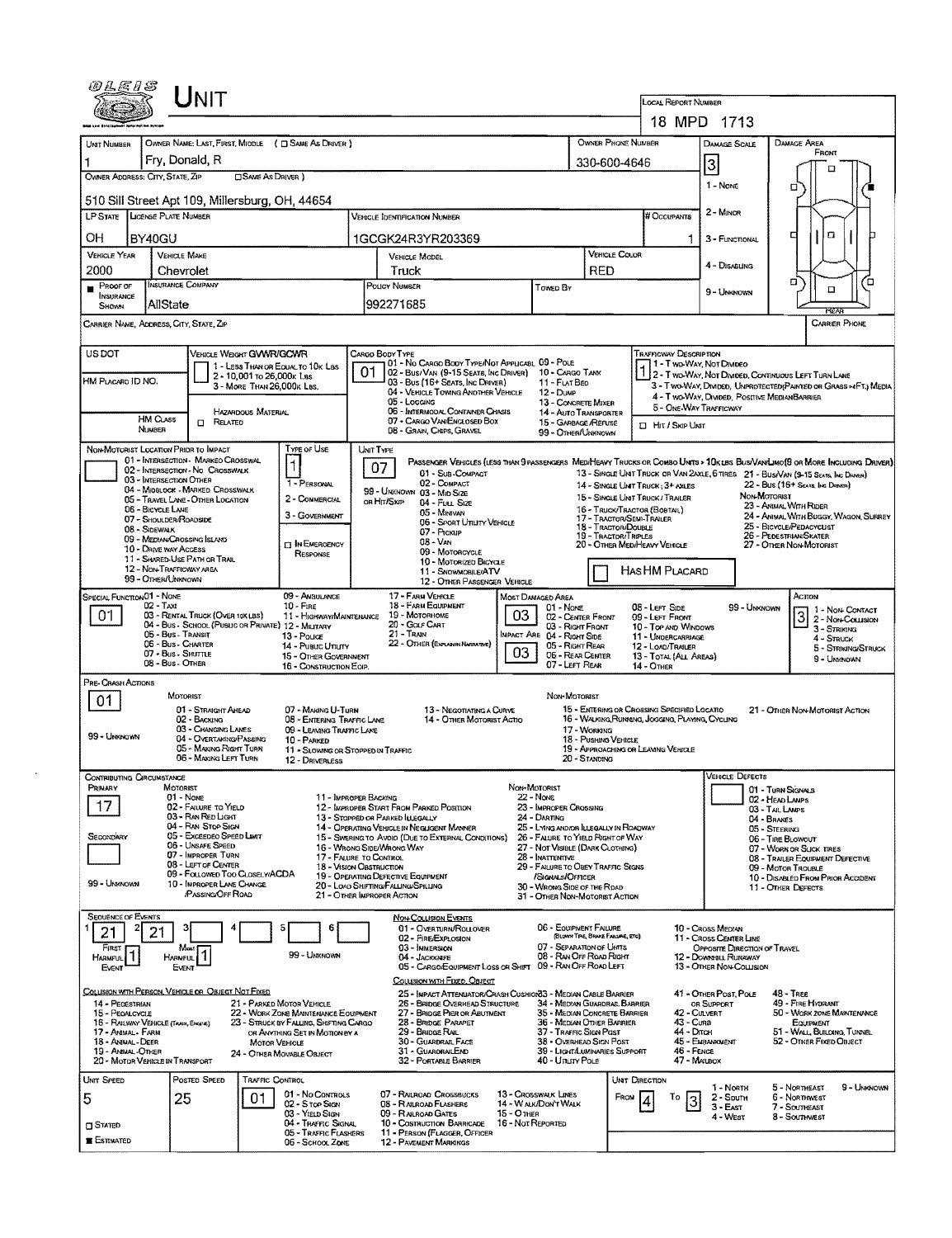| 0 L E 1 S                                |                                                                                                                                                                                                                                                                                                                                                                             |                                                                                 |                                                         |                                                                          |                                                   |                                                                                                                               |                                         |                                                                                                                |                                                                                                |                                                    |                                                                                                                                              |                                                                                   |                 |                                                                                                                         |                                                                                                           |   |
|------------------------------------------|-----------------------------------------------------------------------------------------------------------------------------------------------------------------------------------------------------------------------------------------------------------------------------------------------------------------------------------------------------------------------------|---------------------------------------------------------------------------------|---------------------------------------------------------|--------------------------------------------------------------------------|---------------------------------------------------|-------------------------------------------------------------------------------------------------------------------------------|-----------------------------------------|----------------------------------------------------------------------------------------------------------------|------------------------------------------------------------------------------------------------|----------------------------------------------------|----------------------------------------------------------------------------------------------------------------------------------------------|-----------------------------------------------------------------------------------|-----------------|-------------------------------------------------------------------------------------------------------------------------|-----------------------------------------------------------------------------------------------------------|---|
|                                          |                                                                                                                                                                                                                                                                                                                                                                             | Unit                                                                            |                                                         |                                                                          |                                                   |                                                                                                                               |                                         |                                                                                                                |                                                                                                |                                                    | LOCAL REPORT NUMBER                                                                                                                          |                                                                                   |                 |                                                                                                                         |                                                                                                           |   |
|                                          |                                                                                                                                                                                                                                                                                                                                                                             |                                                                                 |                                                         |                                                                          |                                                   |                                                                                                                               |                                         |                                                                                                                |                                                                                                |                                                    |                                                                                                                                              | 18 MPD 1713                                                                       |                 |                                                                                                                         |                                                                                                           |   |
| UNIT NUMBER<br>2                         | Voltz, Byron, D                                                                                                                                                                                                                                                                                                                                                             |                                                                                 |                                                         | OWNER NAME: LAST, FIRST, MIDDLE ( C SAME AS DRIVER )                     |                                                   |                                                                                                                               |                                         |                                                                                                                |                                                                                                | OWNER PHONE NUMBER<br>330-674-4162                 |                                                                                                                                              | <b>DAMAGE SCALE</b><br>$\overline{2}$                                             |                 | DAMAGE AREA                                                                                                             | FRONT                                                                                                     |   |
|                                          | OWNER ADDRESS: CITY, STATE, ZIP                                                                                                                                                                                                                                                                                                                                             |                                                                                 | <b>CISAME AS DRIVER</b> )                               |                                                                          |                                                   |                                                                                                                               |                                         |                                                                                                                |                                                                                                |                                                    |                                                                                                                                              | $1 - None$                                                                        |                 | D                                                                                                                       | п                                                                                                         |   |
|                                          | 472 Sill Street, Millersburg, OH, 44654<br>LP STATE LICENSE PLATE NUMBER                                                                                                                                                                                                                                                                                                    |                                                                                 |                                                         |                                                                          |                                                   |                                                                                                                               |                                         |                                                                                                                |                                                                                                |                                                    |                                                                                                                                              | $2 -$ Minon                                                                       |                 |                                                                                                                         |                                                                                                           |   |
| ΟН                                       | HDB6576                                                                                                                                                                                                                                                                                                                                                                     |                                                                                 |                                                         |                                                                          |                                                   | <b>VEHICLE IDENTIFICATION NUMBER</b><br>3FAHPDJA2AR117575                                                                     |                                         |                                                                                                                |                                                                                                |                                                    | # Occupants                                                                                                                                  | 0.<br>3 - FUNCTIONAL                                                              |                 | о                                                                                                                       | O                                                                                                         |   |
| <b>VEHICLE YEAR</b>                      | <b>VEHICLE MAKE</b>                                                                                                                                                                                                                                                                                                                                                         |                                                                                 |                                                         |                                                                          |                                                   | VEHICLE MODEL                                                                                                                 |                                         |                                                                                                                |                                                                                                | <b>VEHICLE COLOR</b>                               |                                                                                                                                              | 4 - DISABUNG                                                                      |                 |                                                                                                                         |                                                                                                           |   |
| 2010<br>$P$ Roof of                      | Ford<br>INSURANCE COMPANY                                                                                                                                                                                                                                                                                                                                                   |                                                                                 |                                                         |                                                                          |                                                   | Fusion<br>POUCY NUMBER                                                                                                        |                                         | Toweb By                                                                                                       | SIL                                                                                            |                                                    |                                                                                                                                              |                                                                                   |                 | ■                                                                                                                       | α                                                                                                         | □ |
| INSURANCE<br>SHOWN                       | State Farm                                                                                                                                                                                                                                                                                                                                                                  |                                                                                 |                                                         |                                                                          |                                                   | 9437758-D07-35                                                                                                                |                                         |                                                                                                                |                                                                                                |                                                    |                                                                                                                                              | 9 - UNKNOWN                                                                       |                 |                                                                                                                         |                                                                                                           |   |
|                                          | CARRIER NAME, ADDRESS, CITY, STATE, ZIP                                                                                                                                                                                                                                                                                                                                     |                                                                                 |                                                         |                                                                          |                                                   |                                                                                                                               |                                         |                                                                                                                |                                                                                                |                                                    |                                                                                                                                              |                                                                                   |                 |                                                                                                                         | <b>CARRIER PHONE</b>                                                                                      |   |
| US DOT                                   |                                                                                                                                                                                                                                                                                                                                                                             | VEHICLE WEIGHT GVWR/GCWR                                                        |                                                         | 1 - LESS THAN OR EQUAL TO 10K LBS                                        | Cargo Body Type                                   | 01 - No CARGO BODY TYPE/NOT APPLICABL 09 - POLE                                                                               |                                         |                                                                                                                |                                                                                                |                                                    | <b>TRAFFICWAY DESCRIPTION</b>                                                                                                                | 1 - T wo Way, Not Divided                                                         |                 |                                                                                                                         |                                                                                                           |   |
| HM PLACARD ID NO.                        |                                                                                                                                                                                                                                                                                                                                                                             |                                                                                 | 2 - 10,001 To 26,000k Las<br>3 - MORE THAN 26,000K LBS. |                                                                          | 01                                                | 02 - Bus/Van (9-15 Seats, Inc Driver)<br>03 - Bus (16+ Seats, Inc Driver)                                                     |                                         | 10 - CARGO TANK<br>11 - FLAT BED                                                                               |                                                                                                |                                                    |                                                                                                                                              |                                                                                   |                 | 2 - T WO-WAY, NOT DIVIDED, CONTINUOUS LEFT TURN LANE<br>3 - TWO-WAY, DIMOED, UNPROTECTED (PAINTED OR GRASS >4FT.) MEDIA |                                                                                                           |   |
|                                          |                                                                                                                                                                                                                                                                                                                                                                             |                                                                                 | HAZARDOUS MATERIAL                                      |                                                                          |                                                   | 04 - VEHICLE TOWING ANOTHER VEHICLE<br>05 - Logging<br>06 - INTERMODAL CONTAINER CHASIS                                       |                                         | $12 - D$ ump<br>13 - CONCRETE MIXER<br>14 - AUTO TRANSPORTER                                                   |                                                                                                |                                                    |                                                                                                                                              | 5 - ONE-WAY TRAFFICWAY                                                            |                 | 4 - Two-Way, Divided, Positive MedianBarrier                                                                            |                                                                                                           |   |
|                                          | <b>HM CLASS</b><br>NUMBER                                                                                                                                                                                                                                                                                                                                                   | <b>ELATED</b>                                                                   |                                                         |                                                                          |                                                   | 07 - CARGO VAN ENCLOSED BOX<br>08 - GRAIN, CHIPS, GRAVEL                                                                      |                                         | 15 - GARBAGE /REFUSE<br>99 - OTHER/UNKNOWN                                                                     |                                                                                                |                                                    | □ Hrt / Skap Ukm                                                                                                                             |                                                                                   |                 |                                                                                                                         |                                                                                                           |   |
|                                          | NON-MOTORIST LOCATION PRIOR TO IMPACT<br>01 - INTERSECTION - MARKED CROSSWAL                                                                                                                                                                                                                                                                                                |                                                                                 |                                                         | TYPE OF USE                                                              | UNIT TYPE                                         | PASSENGER VEHICLES (LESS THAN PRASSENGERS MEDIHEAVY TRUCKS OR COMBO UNITS > 10K LBS BUS/VAN/LIMO(9 OR MORE INCLUDING DRIVER)  |                                         |                                                                                                                |                                                                                                |                                                    |                                                                                                                                              |                                                                                   |                 |                                                                                                                         |                                                                                                           |   |
|                                          | 02 - INTERSECTION-NO CROSSWALK<br>03 - INTERSECTION OTHER                                                                                                                                                                                                                                                                                                                   |                                                                                 |                                                         | 1<br>1 - PERSONAL                                                        | 03                                                | 01 - Sue-COMPACT<br>02 - COMPACT                                                                                              |                                         |                                                                                                                |                                                                                                |                                                    | 14 - SINGLE UNIT TRUCK; 3+ AXLES                                                                                                             |                                                                                   |                 | 13 - SINGLE UNIT TRUCK OR VAN 2AXLE, 6 TRES 21 - BUS/VAN (9-15 SEATS, INC DRIVER)<br>22 - Bus (16+ Seats, Ind Draver)   |                                                                                                           |   |
|                                          | 04 - MIDBLOCK - MARKED CROSSWALK<br>05 - Travel LANE - OTHER LOCATION<br>06 - BICYCLE LANE                                                                                                                                                                                                                                                                                  |                                                                                 |                                                         | 2 - COMMERCIAL                                                           | OR HIT/SKIP                                       | 99 - UNKNOWN 03 - Mito Size<br>04 - FULL SIZE<br>05 - Minivan                                                                 |                                         |                                                                                                                |                                                                                                |                                                    | 15 - SINGLE UNIT TRUCK / TRAILER<br>16 - TRUCK/TRACTOR (BOSTAL)                                                                              |                                                                                   | NON-MOTORIST    | 23 - ANIMAL WITH RIDER                                                                                                  |                                                                                                           |   |
|                                          | 07 - SHOULDER/ROADSIDE<br>08 - SIDEWALK                                                                                                                                                                                                                                                                                                                                     |                                                                                 |                                                         | 3 - GOVERNMENT                                                           |                                                   | 06 - Sport Unuty Vehicle<br>07 - PICKUP                                                                                       |                                         |                                                                                                                |                                                                                                | <b>18 - TRACTOR/DOUBLE</b><br>19 - TRACTOR/TRIPLES | 24 - ANIMAL WITH BUGGY, WAGON, SURREY<br>17 - TRACTOR/SEMI-TRAILER<br>25 - BICYCLE/PEDACYCLIST<br>26 - PEDESTRIAN/SKATER                     |                                                                                   |                 |                                                                                                                         |                                                                                                           |   |
|                                          | 09 - MEDIAN CROSSING ISLAND<br>10 - DRIVE WAY ACCESS<br>11 - SHARED-USE PATH OR TRAIL                                                                                                                                                                                                                                                                                       |                                                                                 |                                                         | <b>DIN EMERGENCY</b><br>RESPONSE                                         |                                                   | $08 - V_{AN}$<br><b>US-MOTORCYCLE</b><br>10 - MOTORIZED BICYCLE                                                               |                                         |                                                                                                                |                                                                                                |                                                    | 20 - Other MediHeavy Vehicle                                                                                                                 |                                                                                   |                 | 27 - OTHER NON-MOTORIST                                                                                                 |                                                                                                           |   |
|                                          | 12 - NON-TRAFFICWAY AREA<br>99 - OTHER/UNKNOWN                                                                                                                                                                                                                                                                                                                              |                                                                                 |                                                         |                                                                          |                                                   | 11 - SNOWMOBILE/ATV<br>12 - OTHER PASSENGER VEHICLE                                                                           |                                         |                                                                                                                |                                                                                                |                                                    | HAS HM PLACARD                                                                                                                               |                                                                                   |                 |                                                                                                                         |                                                                                                           |   |
| 01                                       | SPECIAL FUNCTION 01 - NONE<br>09 - AMBULANCE<br>$02 - TAM$<br>$10 -$ Figg<br>03 - RENTAL TRUCK (OVER 10KLBS)<br>11 - HIGHWAY/MAINTENANCE<br>04 - Bus - SCHOOL (PUBLIC OR PRIVATE) 12 - MELITARY<br>05 - Bus - Transit<br>13 - Pouce<br>06 - Bus - Charter<br>14 - Pusuc Unury<br>07 - Bus - SHUTTLE<br>15 - OTHER GOVERNMENT<br>08 - Bus - OTHER<br>16 - CONSTRUCTION EOIP, |                                                                                 |                                                         |                                                                          |                                                   | 17 - FARM VEHICLE<br>18 - FARM EQUIPMENT<br>19 - MOTORHOME<br>20 - Gour Cart<br>21 - TRAIN<br>22 - OTHER (EXPLANIN NARRATIVE) | 07<br>07                                | Most Damaged Area<br>01 - None<br>MPACT ARE 04 - RIGHT SIDE                                                    | 02 - CENTER FRONT<br>03 - RIGHT FRONT<br>05 - Right Rear<br>06 - REAR CENTER<br>07 - LEFT REAR |                                                    | 08 - LEFT SIDE<br>09 - LEFT FRONT<br>10 - TOP AND WINDOWS<br>11 - UNDERCARRIAGE<br>12 - LOAD/TRAILER<br>13 - TOTAL (ALL AREAS)<br>14 - OTHER |                                                                                   | 99 - Unknown    | Action                                                                                                                  | 1 - Non-Contact<br>4 2 - Non-Coursion<br>3 - STRIKING<br>4 - STRUCK<br>5 - Striking/Struck<br>9 - Unknown |   |
| PRE-CRASH ACTIONS                        | MOTORIST                                                                                                                                                                                                                                                                                                                                                                    |                                                                                 |                                                         |                                                                          |                                                   |                                                                                                                               |                                         | Non-Motorist                                                                                                   |                                                                                                |                                                    |                                                                                                                                              |                                                                                   |                 |                                                                                                                         |                                                                                                           |   |
| 10                                       |                                                                                                                                                                                                                                                                                                                                                                             | 01 - STRAIGHT AHEAD<br>02 - BACKING                                             |                                                         | 07 - MAKING U-TURN<br>08 - ENTERING TRAFFIC LANE                         |                                                   | 13 - Negotiating a Curve<br>14 - OTHER MOTORIST ACTIO                                                                         |                                         |                                                                                                                |                                                                                                |                                                    | 15 - ENTERING OR CROSSING SPECIFIED LOCATIO<br>16 - WALKING, RUNNING, JOGGING, PLAYING, CYCLING                                              |                                                                                   |                 | 21 - OTHER NON-MOTORIST ACTION                                                                                          |                                                                                                           |   |
| 99 - UNKNOWN                             |                                                                                                                                                                                                                                                                                                                                                                             | 03 - CHANGING LANES<br>04 - OVERTAKING/PASSING<br>05 - MAKING RIGHT TURN        |                                                         | 09 - LEAVING TRAFFIC LANE<br>10 - Parked                                 |                                                   |                                                                                                                               |                                         |                                                                                                                | 17 - WORKING<br>18 - Pushing Vehicle                                                           |                                                    |                                                                                                                                              |                                                                                   |                 |                                                                                                                         |                                                                                                           |   |
|                                          |                                                                                                                                                                                                                                                                                                                                                                             | 06 - MAKING LEFT TURN                                                           |                                                         | 11 - SLOWING OR STOPPED IN TRAFFIC<br>12 - DRIVERLESS                    |                                                   |                                                                                                                               |                                         |                                                                                                                | 20 - Standing                                                                                  |                                                    | 19 - APPROACHING OR LEAVING VEHICLE                                                                                                          |                                                                                   |                 |                                                                                                                         |                                                                                                           |   |
| PRIMARY                                  | CONTRIBUTING CIRCUMSTANCE<br>MOTORIST<br>01 - None                                                                                                                                                                                                                                                                                                                          |                                                                                 |                                                         |                                                                          | 11 - IMPROPER BACKING                             |                                                                                                                               |                                         | Non-Motorist<br>22 - Nove                                                                                      |                                                                                                |                                                    |                                                                                                                                              |                                                                                   | VEHICLE DEFECTS | 01 - TURN SIGNALS                                                                                                       |                                                                                                           |   |
| 01                                       |                                                                                                                                                                                                                                                                                                                                                                             | 02 - FAILURE TO YIELD<br>03 - RAN RED LIGHT                                     |                                                         |                                                                          |                                                   | 12 - IMPROPER START FROM PARKED POSITION<br>13 - STOPPED OR PARKEO ILLEGALLY                                                  |                                         | 23 - IMPROPER CROSSING<br>24 - DARTING                                                                         |                                                                                                |                                                    |                                                                                                                                              |                                                                                   |                 | 02 - HEAD LAMPS<br>03 - TAILLANPS<br>04 - BRAKES                                                                        |                                                                                                           |   |
| SECONDARY                                |                                                                                                                                                                                                                                                                                                                                                                             | 04 - RAN STOP SIGN<br>05 - Exceeded Speed Limit<br>06 - UNSAFE SPEED            |                                                         |                                                                          |                                                   | 14 - OPERATING VEHICLE IN NEGLIGENT MANNER<br>15 - Swering to Avoid (Due to External Conditions)                              |                                         | 25 - LYING ANDIOR LLEGALLY IN ROADWAY<br>26 - FALURE TO YIELD RIGHT OF WAY<br>27 - NOT VISIBLE (DARK CLOTHING) |                                                                                                |                                                    |                                                                                                                                              |                                                                                   |                 | 05 - STEERING<br>06 - TIRE BLOWOUT                                                                                      |                                                                                                           |   |
|                                          |                                                                                                                                                                                                                                                                                                                                                                             | 07 - IMPROPER TURN<br>08 - LEFT OF CENTER                                       |                                                         |                                                                          | 17 - FALURE TO CONTROL<br>18 - VISION OBSTRUCTION | 16 - Wrong Side/Wrong WAY                                                                                                     |                                         | 28 - INATTENTIVE<br>29 - FAILURE TO OBEY TRAFFIC SIGNS                                                         |                                                                                                |                                                    |                                                                                                                                              |                                                                                   |                 | 07 - WORN OR SLICK TIRES<br>08 - TRAILER EQUIPMENT DEFECTIVE<br>09 - MOTOR TROUBLE                                      |                                                                                                           |   |
| 99 - UNKNOWN                             |                                                                                                                                                                                                                                                                                                                                                                             | 09 - FOLLOWED TOO CLOSELY/ACDA<br>10 - IMPROPER LANE CHANGE<br>PASSING OFF ROAD |                                                         |                                                                          | 21 - OTHER IMPROPER ACTION                        | 19 - OPERATING DEFECTIVE EQUIPMENT<br>20 - LOAD SHIFTING/FALUNG/SPILLING                                                      |                                         | /SIGNALS/OFFICER<br>30 - WRONG SIDE OF THE ROAD<br>31 - OTHER NON-MOTORIST ACTION                              |                                                                                                |                                                    |                                                                                                                                              |                                                                                   |                 | 10 - DISABLED FROM PRIOR ACCIDENT<br>11 - OTHER DEFECTS                                                                 |                                                                                                           |   |
| <b>SEQUENCE OF EVENTS</b>                |                                                                                                                                                                                                                                                                                                                                                                             |                                                                                 |                                                         |                                                                          |                                                   | <b>NON-COLLISION EVENTS</b>                                                                                                   |                                         |                                                                                                                |                                                                                                |                                                    |                                                                                                                                              |                                                                                   |                 |                                                                                                                         |                                                                                                           |   |
| 20                                       | з                                                                                                                                                                                                                                                                                                                                                                           |                                                                                 |                                                         | 5<br>6                                                                   |                                                   | 01 - OVERTURN/ROLLOVER<br>02 - FIRE/EXPLOSION<br>03 - IMMERSION                                                               |                                         | 06 - EQUIPMENT FAILURE<br>07 - Separation of Units                                                             | (BLOWN TIRE, BRAKE FAILURE, ETC)                                                               |                                                    |                                                                                                                                              | 10 - Cross Median<br>11 - Cross CENTER LINE                                       |                 |                                                                                                                         |                                                                                                           |   |
| FIRST<br>HARMFUL<br>Event                | HARMFUL<br>EVENT                                                                                                                                                                                                                                                                                                                                                            | Most<br>1                                                                       |                                                         | 99 - UNKNOWN                                                             |                                                   | 04 - JACKKNEFE<br>05 - CARGO/EQUIPMENT LOSS OR SHIFT 09 - RAN OFF ROAD LEFT                                                   |                                         | 08 - RAN OFF ROAD RIGHT                                                                                        |                                                                                                |                                                    |                                                                                                                                              | OPPOSITE DIRECTION OF TRAVEL<br>12 - DOWNHILL RUNAWAY<br>13 - OTHER NON-COLLISION |                 |                                                                                                                         |                                                                                                           |   |
|                                          | COLLISION WITH PERSON, VEHICLE OR OBJECT NOT FIXED                                                                                                                                                                                                                                                                                                                          |                                                                                 |                                                         |                                                                          |                                                   | COLLISION WITH FIXED, OBJECT<br>25 - IMPACT ATTENUATOR/CRASH CUSHIONS3 - MEDIAN CABLE BARRIER                                 |                                         |                                                                                                                |                                                                                                |                                                    |                                                                                                                                              | 41 - OTHER POST, POLE                                                             |                 | <b>48 - TREE</b>                                                                                                        |                                                                                                           |   |
| 14 - PEDESTRIAN<br>15 - PEDALCYCLE       |                                                                                                                                                                                                                                                                                                                                                                             |                                                                                 |                                                         | 21 - PARKED MOTOR VEHICLE<br>22 - WORK ZONE MAINTENANCE EQUIPMENT        |                                                   | 26 - BRIDGE OVERHEAD STRUCTURE<br>27 - BRIDGE PIER OR ABUTMENT                                                                |                                         | 34 - MEOIAN GUARDRAIL BARRIER<br>35 - Megian Concrete Barrier                                                  |                                                                                                |                                                    |                                                                                                                                              | OR SUPPORT<br>42 - CULVERT                                                        |                 | 49 - Fire Hydrant<br>50 - WORK ZONE MAINTENANCE                                                                         |                                                                                                           |   |
| 17 - ANIMAL - FARM<br>18 - ANIMAL - DEER | 16 - RAILWAY VEHICLE (TRAIN, ENGINE)                                                                                                                                                                                                                                                                                                                                        |                                                                                 | <b>MOTOR VEHICLE</b>                                    | 23 - STRUCK BY FALLING, SHIFTING CARGO<br>OR ANYTHING SET IN MOTION BY A |                                                   | 28 - BRIDGE PARAPET<br>29 - Bridge Rail<br>30 - GUARDRAIL FACE                                                                |                                         | 36 - Median Other Barrier<br>37 - TRAFFIC SIGN POST<br>38 - Overhead Sign Post                                 |                                                                                                |                                                    |                                                                                                                                              | 43 - Curs<br>44 - Олсн<br>45 - EMBANKMENT                                         |                 | EQUIPMENT<br>51 - WALL, BUILDING, TUNNEL<br>52 - OTHER FIXED OBJECT                                                     |                                                                                                           |   |
| 19 - ANIMAL-OTHER                        | 20 - MOTOR VEHICLE IN TRANSPORT                                                                                                                                                                                                                                                                                                                                             |                                                                                 |                                                         | 24 - OTHER MOVABLE OBJECT                                                |                                                   | 31 - GUARDRALEND<br>32 - PORTABLE BARRIER                                                                                     |                                         | 39 - LIGHT/LUMINARIES SUPPORT<br>40 - Unury Pous                                                               |                                                                                                |                                                    |                                                                                                                                              | 46 - FENCE<br>47 - MAILBOX                                                        |                 |                                                                                                                         |                                                                                                           |   |
| UNIT SPEED                               |                                                                                                                                                                                                                                                                                                                                                                             | POSTEO SPEED                                                                    | <b>TRAFFIC CONTROL</b>                                  | 01 - No Controls                                                         |                                                   | 07 - RAILROAD CROSSBUCKS                                                                                                      |                                         | 13 - Crosswalk Lines                                                                                           |                                                                                                | UNIT DIRECTION                                     |                                                                                                                                              | 1 NORTH                                                                           |                 | 5 - NORTHEAST                                                                                                           | 9 - Unknown                                                                                               |   |
| 0                                        | 25                                                                                                                                                                                                                                                                                                                                                                          |                                                                                 | 01                                                      | 02 - S TOP SIGN                                                          |                                                   | 08 - R ALROAD FLASHERS                                                                                                        | 14 - WALK/DON'T WALK                    |                                                                                                                |                                                                                                | FROM                                               | То                                                                                                                                           | 2 - South<br>3                                                                    |                 | <b>6 - Nontinvest</b>                                                                                                   |                                                                                                           |   |
| <b>B</b> STATED                          |                                                                                                                                                                                                                                                                                                                                                                             |                                                                                 |                                                         | 03 - Yield Sign<br>04 - TRAFFIC SIGNAL                                   |                                                   | 09 - RALROAD GATES<br>10 - COSTRUCTION BARRICADE                                                                              | <b>15 - O THER</b><br>16 - Not Reported |                                                                                                                |                                                                                                |                                                    |                                                                                                                                              | $3 - E$ AST<br>4 - West                                                           |                 | 7 - SOUTHEAST<br>8 - SOUTHWEST                                                                                          |                                                                                                           |   |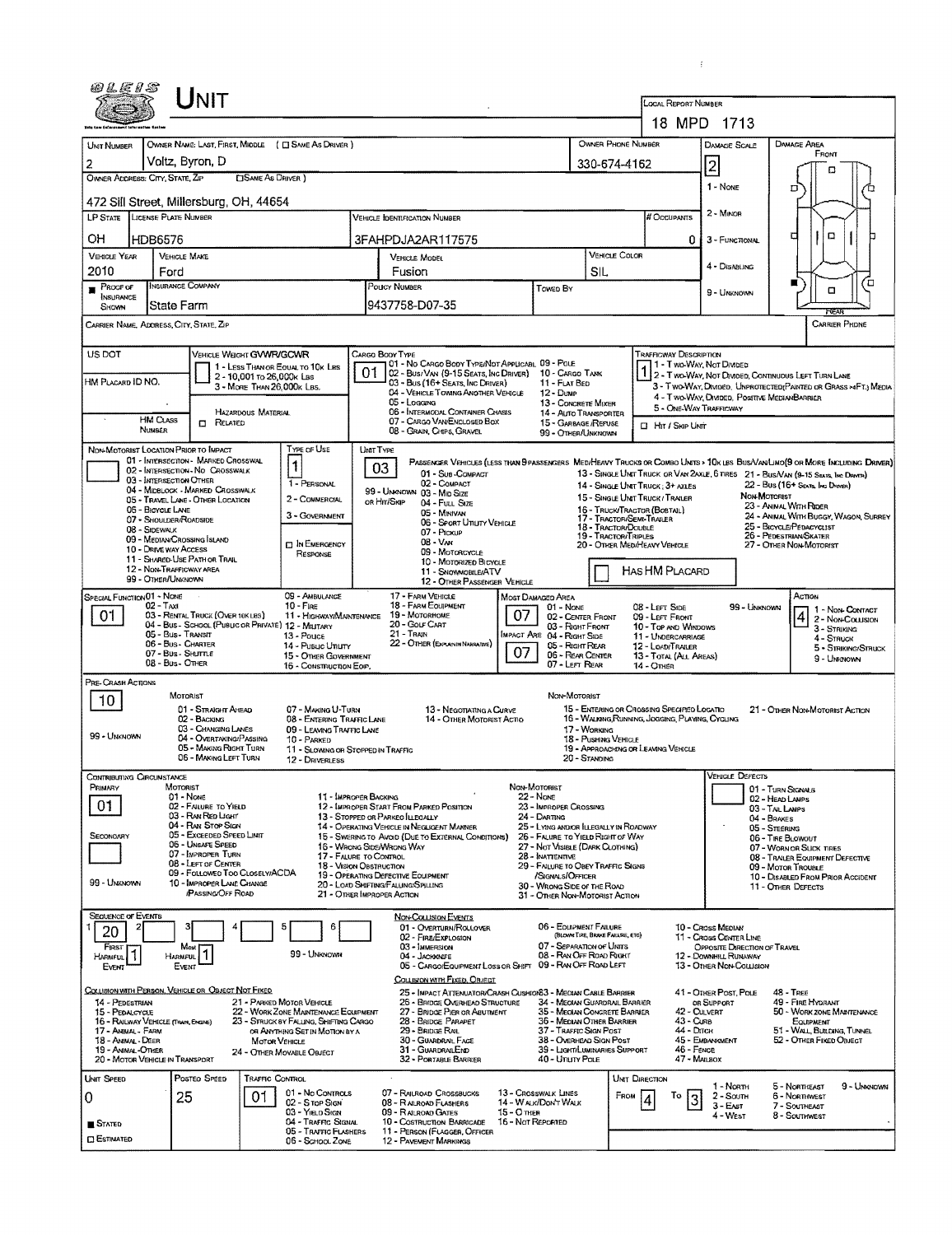| @LE15                                                                                                                                           |                                                            | <b>NIT</b>                                                            |                              |                                                                          |                           |                                                                                                  |                                     |                                                                             |                                                                                                                                   |                                                           | <b>LOCAL REPORT NUMBER</b>                                           |                                                                                    |                                      |                                                                                                                              |  |  |
|-------------------------------------------------------------------------------------------------------------------------------------------------|------------------------------------------------------------|-----------------------------------------------------------------------|------------------------------|--------------------------------------------------------------------------|---------------------------|--------------------------------------------------------------------------------------------------|-------------------------------------|-----------------------------------------------------------------------------|-----------------------------------------------------------------------------------------------------------------------------------|-----------------------------------------------------------|----------------------------------------------------------------------|------------------------------------------------------------------------------------|--------------------------------------|------------------------------------------------------------------------------------------------------------------------------|--|--|
|                                                                                                                                                 |                                                            |                                                                       |                              |                                                                          |                           |                                                                                                  |                                     |                                                                             |                                                                                                                                   |                                                           | 18 MPD 1713                                                          |                                                                                    |                                      |                                                                                                                              |  |  |
| <b>UNT NUMBER</b>                                                                                                                               |                                                            |                                                                       |                              | OWNER NAME: LAST, FIRST, MIDDLE ( C SAME AS DRIVER )                     |                           |                                                                                                  |                                     |                                                                             |                                                                                                                                   | OWNER PHONE NUMBER                                        |                                                                      | DAMAGE SCALE                                                                       |                                      | DAMAGE AREA                                                                                                                  |  |  |
| 3                                                                                                                                               | Aurand, Timothy, A                                         |                                                                       |                              |                                                                          |                           |                                                                                                  |                                     |                                                                             | 330-231-7470                                                                                                                      |                                                           |                                                                      | 2                                                                                  | FRONT<br>Ω                           |                                                                                                                              |  |  |
|                                                                                                                                                 | OWNER ADDRESS: CITY, STATE, ZIP<br><b>SAME AS DRIVER }</b> |                                                                       |                              |                                                                          |                           |                                                                                                  |                                     |                                                                             |                                                                                                                                   |                                                           |                                                                      | 1 - None                                                                           |                                      | n                                                                                                                            |  |  |
|                                                                                                                                                 | 446 Sill Street, Millersburg, OH, 44654                    |                                                                       |                              |                                                                          |                           |                                                                                                  |                                     |                                                                             |                                                                                                                                   |                                                           |                                                                      |                                                                                    |                                      |                                                                                                                              |  |  |
| <b>LP STATE</b>                                                                                                                                 | <b>LICENSE PLATE NUMBER</b>                                |                                                                       |                              |                                                                          |                           | <b>VERICLE IDENTIFICATION NUMBER</b>                                                             |                                     |                                                                             |                                                                                                                                   |                                                           | # Occupants                                                          | 2 - Minon                                                                          |                                      |                                                                                                                              |  |  |
| ΟH                                                                                                                                              | EMQ5492                                                    |                                                                       |                              |                                                                          |                           | 1FAHP27135G183729                                                                                |                                     |                                                                             |                                                                                                                                   |                                                           | 0                                                                    | 3 - Functional                                                                     |                                      | O                                                                                                                            |  |  |
| <b>VEHICLE YEAR</b>                                                                                                                             | <b>VEHICLE MAKE</b>                                        |                                                                       |                              |                                                                          |                           | VEHICLE MODEL                                                                                    |                                     |                                                                             |                                                                                                                                   | VEHICLE COLOR                                             |                                                                      | 4 - DISABLING.                                                                     |                                      |                                                                                                                              |  |  |
| 2005                                                                                                                                            | Ford                                                       |                                                                       |                              |                                                                          |                           | Five Hundred                                                                                     |                                     |                                                                             | <b>BLU</b>                                                                                                                        |                                                           |                                                                      |                                                                                    |                                      | □                                                                                                                            |  |  |
| <b>INSURANCE COMPANY</b><br>POLICY NUMBER<br>$P$ ROOF OF<br>Towed By<br><b>NISURANCE</b><br>Grange<br>SHOWN                                     |                                                            |                                                                       |                              |                                                                          |                           |                                                                                                  |                                     |                                                                             |                                                                                                                                   |                                                           |                                                                      | 9 - Unknown                                                                        |                                      | O<br>FTFAF                                                                                                                   |  |  |
| <b>CARRIER PHONE</b><br>CARRIER NAME, ADORESS, CITY, STATE, ZIP                                                                                 |                                                            |                                                                       |                              |                                                                          |                           |                                                                                                  |                                     |                                                                             |                                                                                                                                   |                                                           |                                                                      |                                                                                    |                                      |                                                                                                                              |  |  |
| US DOT<br>VEHICLE WEIGHT GWWR/GCWR<br>CARGO BODY TYPE<br>TRAFFICWAY DESCRIPTION                                                                 |                                                            |                                                                       |                              |                                                                          |                           |                                                                                                  |                                     |                                                                             |                                                                                                                                   |                                                           |                                                                      |                                                                                    |                                      |                                                                                                                              |  |  |
|                                                                                                                                                 |                                                            |                                                                       | 2 - 10,001 то 26,000к Las    | 1 - LESS THAN OR EQUAL TO 10K LBS                                        |                           | 101 - No Cargo Booy Type/Not Applicabl. 09 - Pole<br>02 - Bus/Van (9-15 Seats, Inc Driver)       |                                     | 10 - Cargo Tank                                                             |                                                                                                                                   |                                                           |                                                                      | 1 - T WO-WAY, NOT DIVIDED<br>1 2 - Two-Way, Not Divided, Continuous Left Turn Lane |                                      |                                                                                                                              |  |  |
| HM PLACARD ID NO.                                                                                                                               |                                                            |                                                                       | 3 - MORE THAN 26,000K LBS.   |                                                                          |                           | 03 - Bus (16+ SEATS, INC DRIVER)<br>04 - VEHICLE TOWING ANOTHER VEHICLE                          |                                     | 11 - FLAT BED<br>$12 - D$ UMP                                               |                                                                                                                                   |                                                           |                                                                      | 4 - Two-WAY, DIMDED, POSITIVE MEDIANBARRIER                                        |                                      | 3 - Two-WAY, DIMDED, UNPROTECTED (PAINTED OR GRASS >4FT.) MEDIA                                                              |  |  |
|                                                                                                                                                 |                                                            |                                                                       | HAZARDOUS MATERIAL           |                                                                          |                           | 05 - Logging<br>06 - INTERMODAL CONTAINER CHASIS                                                 |                                     | 13 - CONCRETE MIXER<br>14 - AUTO TRANSPORTER                                |                                                                                                                                   |                                                           | 5 - ONE-WAY TRAFFICWAY                                               |                                                                                    |                                      |                                                                                                                              |  |  |
|                                                                                                                                                 | <b>HM CLASS</b><br>NUMBER                                  | $\Box$<br>RELATED                                                     |                              |                                                                          |                           | 07 - CARGO VAN/ENCLOSED BOX<br>08 - GRAN, CHIPS, GRAVEL                                          |                                     | 15 - GARBAGE /REFUSE<br>99 - OTHER/UNKNOWN                                  |                                                                                                                                   |                                                           | <b>D</b> Hr / Sxip UNIT                                              |                                                                                    |                                      |                                                                                                                              |  |  |
| NON-MOTORIST LOCATION PRIOR TO IMPACT                                                                                                           |                                                            | 01 - INTERSECTION - MARKED CROSSWAL                                   |                              | Type or Use                                                              | UNIT TYPE                 |                                                                                                  |                                     |                                                                             |                                                                                                                                   |                                                           |                                                                      |                                                                                    |                                      | PASSENGER VEHICLES (LESS THAN 9 PASSENGERS MEDIMEAVY TRUCKS OR COMBO UNITS > 10K LBS BUS/VAN/LMO(9 OR MORE INCLUDING DRIVER) |  |  |
|                                                                                                                                                 | 03 - INTERSECTION OTHER                                    | 02 - INTERSECTION - NO CROSSWALK                                      |                              | 1                                                                        |                           | 03<br>01 - SUB-COMPACT                                                                           |                                     |                                                                             |                                                                                                                                   |                                                           |                                                                      |                                                                                    |                                      | 13 - SINGLE UNIT TRUCK OR VAN 2AXLE, 6 TIRES 21 - BUS/VAN (9-15 SEATS, INC DRIVER)                                           |  |  |
|                                                                                                                                                 |                                                            | 04 - MIDBLOCK - MARKED CROSSWALK<br>05 - TRAVEL LANE - OTHER LOCATION |                              | <b>1 - PERSONAL</b><br>2 - COMMERCIAL                                    |                           | 02 - COMPACT<br>99 - Unknown 03 - Mio Size                                                       |                                     |                                                                             |                                                                                                                                   |                                                           | 14 - SINGLE UNIT TRUCK: 3+ AXLES<br>15 - SINGLE UNIT TRUCK / TRAILER |                                                                                    | NON-MOTORIST                         | 22 - BUS (16+ SEATE, INC DAMER)                                                                                              |  |  |
|                                                                                                                                                 | 06 - BICYCLE LANE<br>07 - SHOULDER/ROADSIDE                |                                                                       |                              | 3 - Government                                                           |                           | OR HIT/SKIP<br>04 - Full Size<br>05 - Minivan                                                    |                                     |                                                                             |                                                                                                                                   | 16 - TRUCK/TRACTOR (BOBTAIL)<br>17 - TRACTOR SEMI-TRAILER |                                                                      |                                                                                    | 23 - ANIMAL WITH RIDER               | 24 - ANIMAL WITH BUGGY, WAGON, SURREY                                                                                        |  |  |
|                                                                                                                                                 | 08 - SIDEWALK                                              | 09 - MEDIAN CROSSING SLAND                                            |                              |                                                                          |                           | 06 - Sport Unuty Venicle<br>07 - PICKUP                                                          |                                     |                                                                             |                                                                                                                                   | 18 - TRACTOR/DOUBLE<br>19 - TRACTOR/TRIPLES               |                                                                      |                                                                                    | 26 - PEDESTRIAN/SKATER               | 25 - BICYCLE/PEDACYCLIST                                                                                                     |  |  |
|                                                                                                                                                 | 10 - DRIVE WAY ACCESS                                      |                                                                       |                              | <b>DIN EMERGENCY</b><br><b>RESPONSE</b>                                  |                           | 08 - VAN<br>09 - MOTORCYCLE                                                                      |                                     |                                                                             |                                                                                                                                   |                                                           | 20 - OTHER MED/HEAVY VEHICLE                                         |                                                                                    |                                      | 27 - OTHER NON-MOTORIST                                                                                                      |  |  |
| 11 - SHARED-USE PATH OR TRAIL<br>10 - MOTORIZED BICYCLE<br>12 - NON-TRAFFICWAY AREA<br>11 - SNOWMOBILE/ATV<br>99 - OTHER/UNKNOWN                |                                                            |                                                                       |                              |                                                                          |                           |                                                                                                  |                                     |                                                                             |                                                                                                                                   | HASHM PLACARD                                             |                                                                      |                                                                                    |                                      |                                                                                                                              |  |  |
| SPECIAL FUNCTION 01 - NONE                                                                                                                      |                                                            |                                                                       |                              | 09 - AMBULANCE                                                           |                           | 12 - OTHER PASSENGER VEHICLE<br>17 - FARM VEHICLE                                                | MOST DAMAGEO AREA                   |                                                                             |                                                                                                                                   |                                                           |                                                                      |                                                                                    |                                      | ACTION                                                                                                                       |  |  |
| 02 - TAXI<br>$10 -$ Fire<br>01<br>03 - RENTAL TRUCK (OVER 10KLBS)<br>11 - HIGHWAY/MAINTENANCE                                                   |                                                            |                                                                       |                              |                                                                          |                           | 18 - FARM EOUIPMENT<br>19 - MOTORHOME                                                            | 08                                  | $01 - None$                                                                 | 02 - CENTER FRONT                                                                                                                 |                                                           | 08 - LEFT SIDE<br>09 - LEFT FRONT                                    | 99 - UNKNOWN                                                                       |                                      | 1 - Non-Contact<br>2 - NON-COLLISION                                                                                         |  |  |
|                                                                                                                                                 | 05 - Bus - Transit                                         | 04 - Bus - School (Public or Private) 12 - Military                   | 20 - Gouf Cart<br>21 - TRAIN |                                                                          | MPACT ARE 04 - RIGHT SIDE | 03 - RIGHT FRONT                                                                                 |                                     | 10 - Top and Windows<br>11 - UNDERCARRIAGE                                  |                                                                                                                                   |                                                           | 3 - STRIKING<br>$4 -$ Struck                                         |                                                                                    |                                      |                                                                                                                              |  |  |
| 13 - Pouce<br>22 - OTHER (EXPLAININ NARRATIVE)<br>06 - Bus - Charter<br>14 - Pusuc Utturry<br>07<br>07 - Bus - SHUTTLE<br>15 - OTHER GOVERNMENT |                                                            |                                                                       |                              |                                                                          |                           |                                                                                                  |                                     |                                                                             | 05 - Right Rear<br>06 - REAR CENTER                                                                                               |                                                           | 12 - LOAD/TRAILER<br>13 - TOTAL (ALL AREAS)                          |                                                                                    |                                      | 5 - STRIKING/STRUCK<br>9 - UNKNOWN                                                                                           |  |  |
|                                                                                                                                                 | 08 - Bus - Other                                           |                                                                       |                              | 16 - CONSTRUCTION EOIP,                                                  |                           |                                                                                                  |                                     | 07 - LEFT REAR                                                              |                                                                                                                                   |                                                           | $14 -$ OTHER                                                         |                                                                                    |                                      |                                                                                                                              |  |  |
| PRE-CRASH ACTIONS                                                                                                                               | MOTORIST                                                   |                                                                       |                              |                                                                          |                           |                                                                                                  |                                     | NON-MOTORIST                                                                |                                                                                                                                   |                                                           |                                                                      |                                                                                    |                                      |                                                                                                                              |  |  |
| 10                                                                                                                                              |                                                            | 01 - STRAIGHT AHEAD<br>02 - BACKING                                   |                              | 07-To-med U-TURN<br>08 - Excesses Traffic Lane                           |                           | 13 - NEGOTIATING A CURVE<br>14 - OTHER MOTORIST ACTIO                                            |                                     |                                                                             |                                                                                                                                   |                                                           | 15 - ENTERING OR CROSSING SPECIFIED LOCATIC                          |                                                                                    |                                      | 21 - OTHER NON-MOTORIST ACTION                                                                                               |  |  |
| 99 - UNKNOWN                                                                                                                                    |                                                            | 03 - CHANGING LANES<br>04 - OVERTAKING/PASSING                        |                              | 09 - LEANING TRAFFIC LANE<br>10 - PARAED                                 |                           |                                                                                                  |                                     |                                                                             | 16 - WALKING, RUNNING, JOGGING, PLAYING, CYCLINE.<br>17 - WORKING<br>18 - Pusiano Venici e                                        |                                                           |                                                                      |                                                                                    |                                      |                                                                                                                              |  |  |
|                                                                                                                                                 |                                                            | 05 - MAKING RIGHT TURN<br>06 - MAKING LEFT TURN                       |                              | 11 - SLOWING OR STOPPED IN TRAFFIC<br>12 - DRIVERLESS                    |                           |                                                                                                  |                                     |                                                                             | 20 - STANDING                                                                                                                     |                                                           | 19 - APPROACHING OR LEAVING VEHICLE                                  |                                                                                    |                                      |                                                                                                                              |  |  |
| CONTRIBUTING CIRCUMSTANCE                                                                                                                       |                                                            |                                                                       |                              |                                                                          |                           |                                                                                                  |                                     |                                                                             |                                                                                                                                   |                                                           |                                                                      | <b>VEHICLE DEFECTS</b>                                                             |                                      |                                                                                                                              |  |  |
| Primary                                                                                                                                         | MOTORIST                                                   | 01 - None                                                             |                              | 11 - IMPROPER BACKING                                                    |                           |                                                                                                  | Non-Motorist<br><b>22 - NONE</b>    |                                                                             |                                                                                                                                   |                                                           |                                                                      |                                                                                    | 01 - TURN SIGNALS<br>02 - HEAD LAMPS |                                                                                                                              |  |  |
| 01                                                                                                                                              |                                                            | 02 - FALURE TO YIELD<br>03 - RAN RED LIGHT                            |                              |                                                                          |                           | 12 - IMPROPER START FROM PARKED POSITION<br>13 - STOPPED OR PARKED ILLEGALLY                     |                                     | 23 - IMPROPER CROSSING<br>24 - DARTING                                      |                                                                                                                                   |                                                           |                                                                      |                                                                                    | 03 - TAIL LAMPS<br>04 - BRAKES       |                                                                                                                              |  |  |
| Secondary                                                                                                                                       |                                                            | 04 - RAN STOP SIGN<br>05 - Exceeded Speed Limit                       |                              |                                                                          |                           | 14 - OPERATING VEHICLE IN NEGLIGENT MANNER<br>15 - SWERING TO AVOID (DUE TO EXTERNAL CONDITIONS) |                                     | 25 - LYING AND/OR ILLEGALLY IN ROADWAY<br>26 - FALURE TO YIELD RIGHT OF WAY |                                                                                                                                   |                                                           |                                                                      |                                                                                    | 05 - STEERING                        |                                                                                                                              |  |  |
|                                                                                                                                                 |                                                            | 06 - UNSAFE SPEED<br>07 - IMPROPER TURN                               |                              | 17 - FALURE TO CONTROL                                                   |                           | 16 - WRONG SIDE/WRONG WAY                                                                        |                                     | 27 - Not Visible (DARK Clothong)<br>28 - Inattentive                        |                                                                                                                                   |                                                           |                                                                      |                                                                                    | 06 - TIRE BLOWOUT                    | 07 - WORN OR SLICK TIRES                                                                                                     |  |  |
|                                                                                                                                                 |                                                            | 08 - LEFT OF CENTER<br>09 - Followed Too Closelv/ACDA                 |                              | 18 - Vision OBSTRUCTION                                                  |                           | 19 - OPERATING DEFECTIVE EQUIPMENT                                                               |                                     | /SIGNALS/OFFICER                                                            | 08 - TRAILER EQUIPMENT DEFECTIVE<br>29 - FALURE TO OBEY TRAFFIC SIGNS<br>09 - Motor Trouble<br>10 - Disare en From Prior Accident |                                                           |                                                                      |                                                                                    |                                      |                                                                                                                              |  |  |
| 99 - UNKNOWN                                                                                                                                    |                                                            | 10 - IMPROPER LANE CHANGE<br>PASSING OFF ROAD                         |                              |                                                                          |                           | 20 - LOAD SHIFTING/FALLING/SPILLING<br>21 - OTHER SAPROPER ACTION                                |                                     | 30 - Wrong Side of the Road<br>31 - OTHER NON-MOTORIST ACTION               |                                                                                                                                   |                                                           |                                                                      |                                                                                    | 11 - OTHER DEFECTS                   |                                                                                                                              |  |  |
| <b>SEQUENCE OF EVENTS</b>                                                                                                                       |                                                            |                                                                       |                              |                                                                          |                           | <b>NON-COLLISION EVENTS</b>                                                                      |                                     |                                                                             |                                                                                                                                   |                                                           |                                                                      |                                                                                    |                                      |                                                                                                                              |  |  |
| 20                                                                                                                                              |                                                            |                                                                       |                              | 5<br>6                                                                   |                           | 01 - Overturn/Rollover<br>02 - FIRE/EXPLOSION                                                    |                                     | 06 - EQUIPMENT FAILURE                                                      | (BLOWN TIRE, BRUKE FAILURE, ETC)                                                                                                  |                                                           |                                                                      | 10 - Cross Median<br>11 - Cross Center Line                                        |                                      |                                                                                                                              |  |  |
| FIRST<br>HARMFUL                                                                                                                                | <b>HARMFUL</b>                                             |                                                                       |                              | 99 - UNKNOWN                                                             |                           | 03 - IMMERSION<br>04 - Jackinnee                                                                 |                                     | 07 - SEPARATION OF UNITS<br>08 - RAN OFF ROAD RIGHT                         |                                                                                                                                   |                                                           |                                                                      | OPPOSITE DIRECTION OF TRAVEL<br>12 - DOWNHILL RUNAWAY                              |                                      |                                                                                                                              |  |  |
| Event                                                                                                                                           | Event                                                      |                                                                       |                              |                                                                          |                           | 05 - CARGO/EQUIPMENT LOSS OR SHIFT 09 - RAN OFF ROAD LEFT<br>COLLISION WITH FIXED, OBJECT        |                                     |                                                                             |                                                                                                                                   |                                                           |                                                                      | 13 - OTHER NON-COLLISION                                                           |                                      |                                                                                                                              |  |  |
| COLLISION WITH PERSON, VEHICLE OR OBJECT NOT FIXED                                                                                              |                                                            |                                                                       |                              |                                                                          |                           | 25 - IMPACT ATTENUATOR/CRASH CUSHION33 - MEDIAN CABLE BARRIER                                    |                                     |                                                                             |                                                                                                                                   |                                                           |                                                                      | 41 - OTHER POST, POLE                                                              | $48 - TREE$                          |                                                                                                                              |  |  |
| 14 - PEDESTRIAN<br>15 - PEDALCYCLE                                                                                                              |                                                            |                                                                       |                              | 21 - PARKED MOTOR VEHICLE<br>22 - WORK ZONE MAINTENANCE EQUIPMENT        |                           | 26 - BRIDGE OVERHEAD STRUCTURE<br>27 - BRIDGE PIER OR ABUTMENT                                   |                                     | 34 - MEDIAN GUARDRAIL BARRIER<br>35 - MEDIAN CONCRETE BARRIER               |                                                                                                                                   |                                                           | 42 - CULVERT                                                         | OR SUPPORT                                                                         |                                      | 49 - FIRE HYDRANT<br>50 - WORK ZONE MAINTENANCE.                                                                             |  |  |
| 16 - RAILWAY VEHICLE (TRAIN, ENGINE)<br>17 - Ansmal - Farm                                                                                      |                                                            |                                                                       |                              | 23 - STRUCK BY FALLING, SHIFTING CARGO<br>OR ANYTHING SET IN MOTION BY A |                           | 28 - BRIDGE PARAPET<br>29 - BRIDGE RAIL                                                          |                                     | 36 - MEDIAN OTHER BARRIER<br>37 - TRAFFIC SIGN POST                         |                                                                                                                                   |                                                           | 43 - Curs<br>44 - Олон                                               |                                                                                    |                                      | EQUIPMENT<br>51 - WALL, BUILDING, TUNNEL                                                                                     |  |  |
| 18 - Animal - Deer<br>19 - ANMAL-OTHER<br>20 - MOTOR VEHICLE IN TRANSPORT                                                                       |                                                            |                                                                       | MOTOR VEHICLE                | 24 - OTHER MOVABLE OBJECT                                                |                           | 30 - GUARDRAIL FACE<br>31 - GUARDRAILEND<br>32 - PORTABLE BARRIER                                |                                     | 38 - OVERHEAD SIGN POST<br>39 - LIGHT/LUMINARIES SUPPORT<br>40 - Unury Pole |                                                                                                                                   |                                                           | 46 - FENCE<br>47 - Maleox                                            | 45 - Embanxment                                                                    |                                      | 52 - OTHER FIXED OBJECT                                                                                                      |  |  |
| UNIT SPEED                                                                                                                                      |                                                            | Posted Speed                                                          | <b>TRAFFIC CONTROL</b>       |                                                                          |                           |                                                                                                  |                                     |                                                                             |                                                                                                                                   | <b>UNT DIRECTION</b>                                      |                                                                      |                                                                                    |                                      |                                                                                                                              |  |  |
| 0                                                                                                                                               | 25                                                         |                                                                       | 01.                          | 01 - No Controls                                                         |                           | 07 - RAILROAD CROSSBUCKS                                                                         | 13 - Crosswalk Lines                |                                                                             |                                                                                                                                   | FROM                                                      | To                                                                   | 1 - North<br>2 - South                                                             | 5 - NORTHEAST                        | 9 - Unknown<br>6 - NORTHWEST                                                                                                 |  |  |
|                                                                                                                                                 |                                                            |                                                                       |                              | 02 - Sirge Ston<br>03 - YIELD SIGN                                       |                           | 08 - RAILROAD FLASHERS<br>09 - RALROAD GATES                                                     | 14 - WALK/DON'T WALK<br>15 - O THER |                                                                             |                                                                                                                                   |                                                           | 3                                                                    | $3 -$ East<br>4 - West                                                             |                                      | 7 - SOUTHEAST<br>8 - Southmest                                                                                               |  |  |
| <b>State</b>                                                                                                                                    |                                                            |                                                                       |                              | 04 - TRAFFIC SIGNAL<br>05 - TRAFFIC FLASHERS                             |                           | 10 - COSTRUCTION BARRICADE<br>11 - PERSON (FLAGGER, OFFICER                                      | 16 - Not Reported                   |                                                                             |                                                                                                                                   |                                                           |                                                                      |                                                                                    |                                      |                                                                                                                              |  |  |
| <b>C ESTIMATED</b>                                                                                                                              |                                                            |                                                                       |                              | 06 - SCHOOL ZONE                                                         |                           | 12 - PAVEMENT MARKINGS                                                                           |                                     |                                                                             |                                                                                                                                   |                                                           |                                                                      |                                                                                    |                                      |                                                                                                                              |  |  |

 $\lambda$